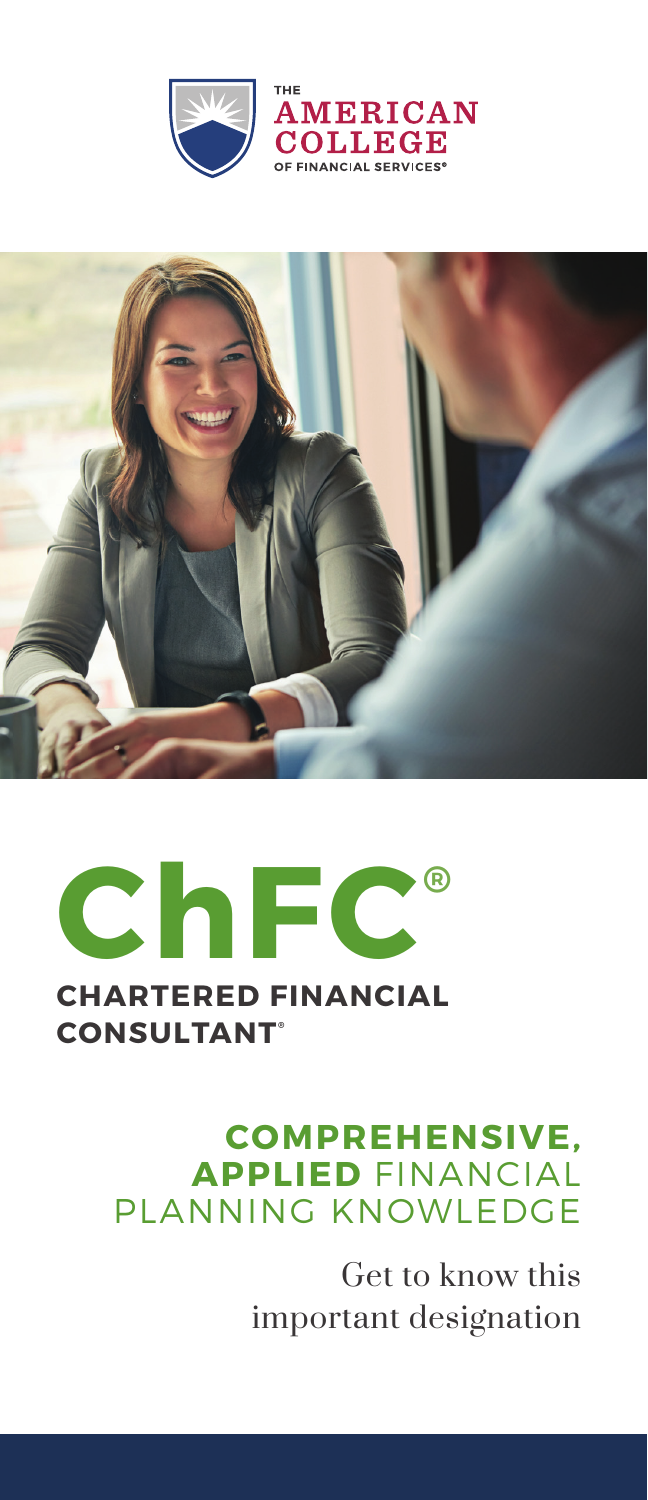**EVERY ChFC ® MUST COMPLETE**

**8**

Rigorous courses detailing the ins and outs of personal financial planning.

# What a ChFC® can do for you:

HELP YOU PLAN FOR SHORT- AND LONG-TERM FINANCIAL GOALS

GIVE EXPERT ADVICE ON INVESTMENTS, INSURANCE, ESTATE PLANNING, BUDGETING, AND MORE

LEVERAGE LIFE INSURANCE PRODUCTS AS PART OF A SUCCESSFUL FINANCIAL PLAN

CONSULT ON INCOME TAX AND ESTATE PLANNING ISSUES FOR SPECIAL NEEDS FAMILIES

DELIVER SPECIALIZED FINANCIAL PLANS FOR BUSINESS OWNERS

#### ENSURE YOUR ADVISOR **IS CREDENTIALED AND CURRENT:**

Visit DesignationCheck.com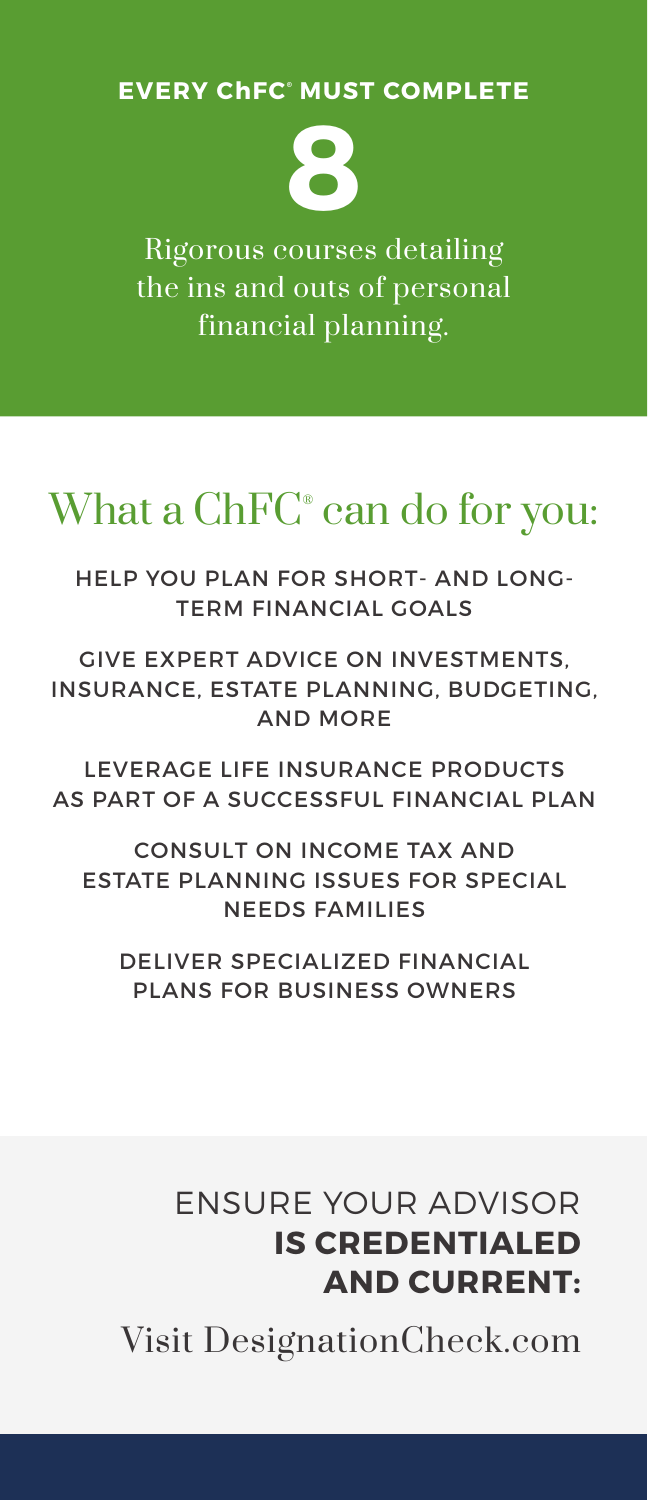# **ChFC ® :** THE MARK OF EXPERTISE IN THE FINANCIAL SERVICES PROFESSION

## What is the ChFC® ?

The ChFC® designation represents a comprehensive education that addresses all aspects of personal financial planning, with a focus on practical, real-world applications. ChFC® designees are committed to professional and ethical best practices and must recertify this commitment annually.

## Why is the ChFC® different?

You may have heard of the CFP® designation. The ChFC® education is much like the CFP® certification education, but with additional required instruction on the principles of financial planning for a broad array of contemporary scenarios found in today's social and economic environments. The ChFC® is a mark of excellence that acknowledges that your advisor has a comprehensive education in financial planning, with an emphasis on modern, applications-based concepts.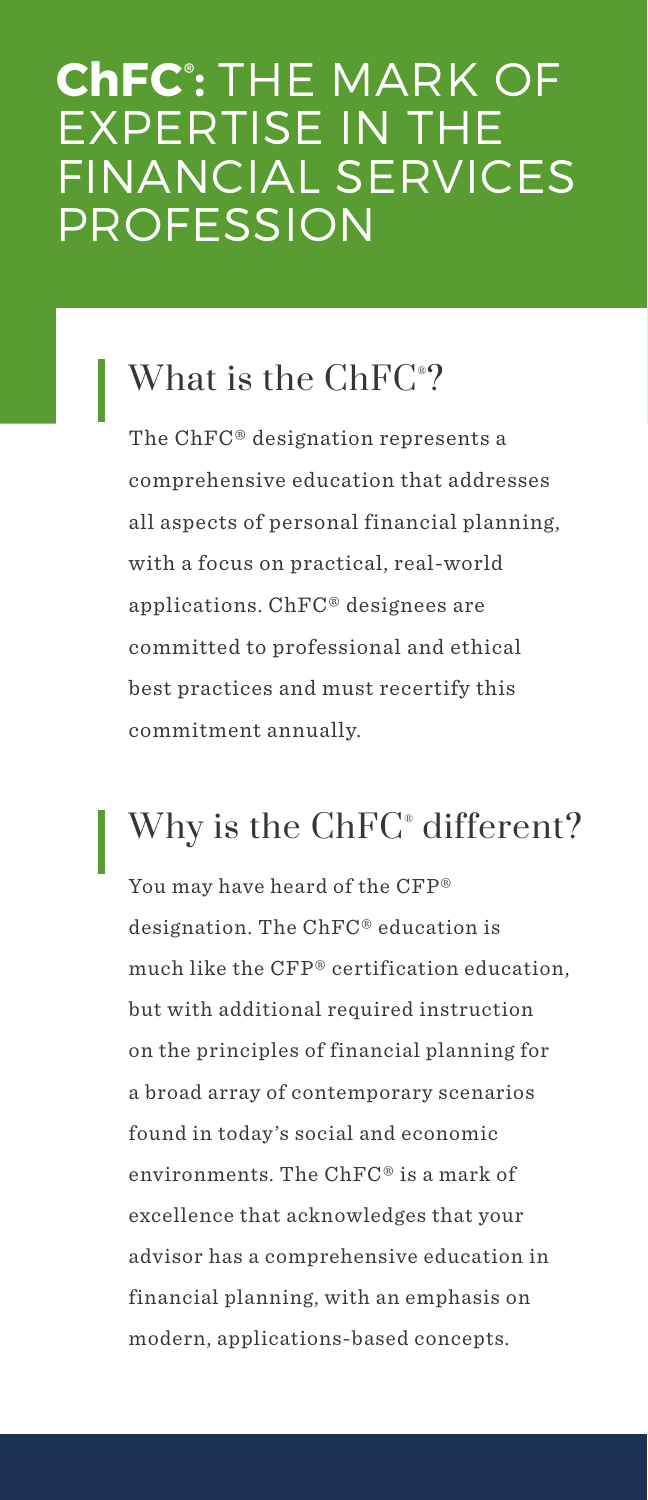

### A ChFC® is driven by professional ethics and a commitment to providing comprehensive financial advice to clients.

#### Why select a ChFC® ?

By working with a ChFC®, you know your advisor has a comprehensive financial planning education and knows how to leverage a knowledge of investments, insurance, tax planning, and more, into a financial plan designed for you. Moreover, the ChFC® designation prepares advisors to face an array of modern challenges in financial planning, including small business planning, planning for divorced and blended families, planning for families with special needs, and more.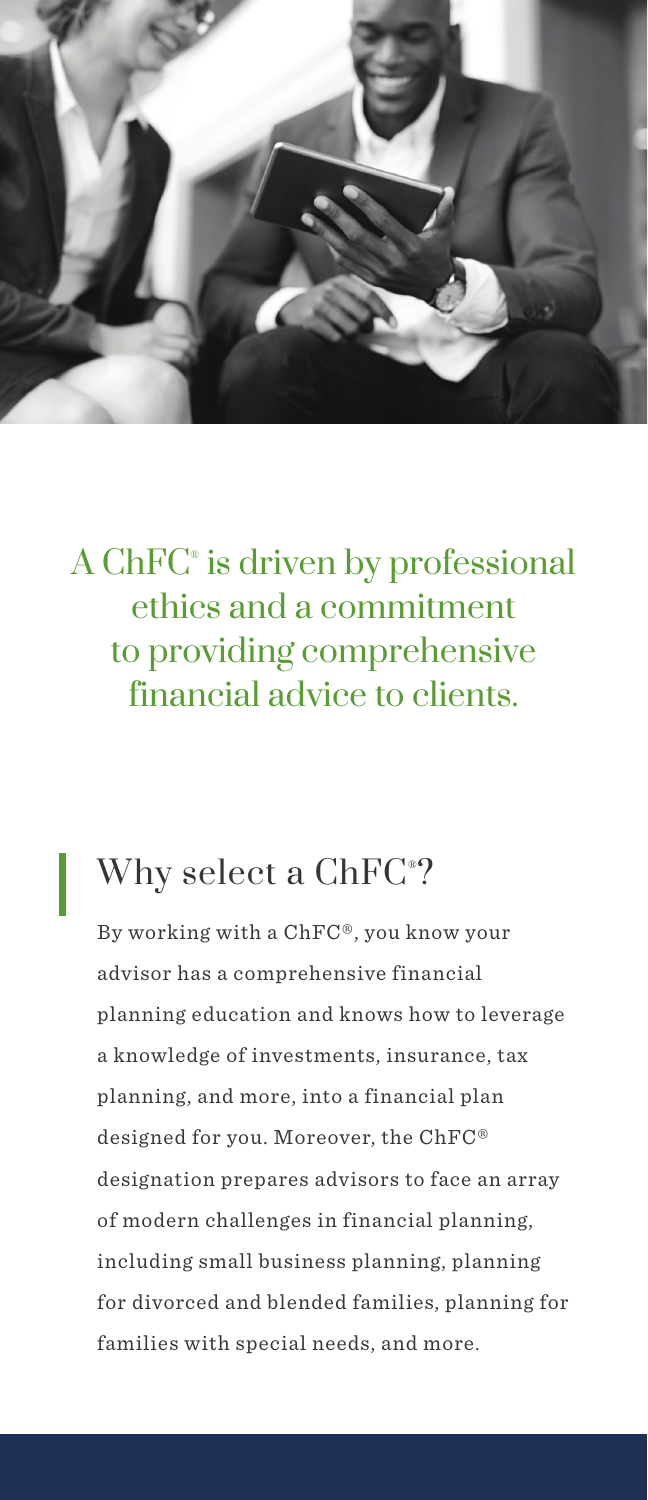### Benefits of working with a  $\mathrm{ChFC^{\ast}}$ :

- **Determine** your financial goals and the path to attain them
- **Plan** for and manage the risks faced in life and in retirement
- **Ensure** your unique or special needs are considered in the financial plan
- **Protect** your family's current and future financial needs
- **Make** smart legacy planning decisions
- **Explore** strategies for estate and gift planning that minimize your tax burden
- **Build** a comprehensive personal, business and/or estate plan that addresses your financial needs and goals

#### **AVERAGE STUDY TIME FOR THE ChFC ® PROGRAM EXCEEDS**

and the company

**400 HOURS**

An additional 15 hours of continuing education is required every year to maintain the ChFC®.